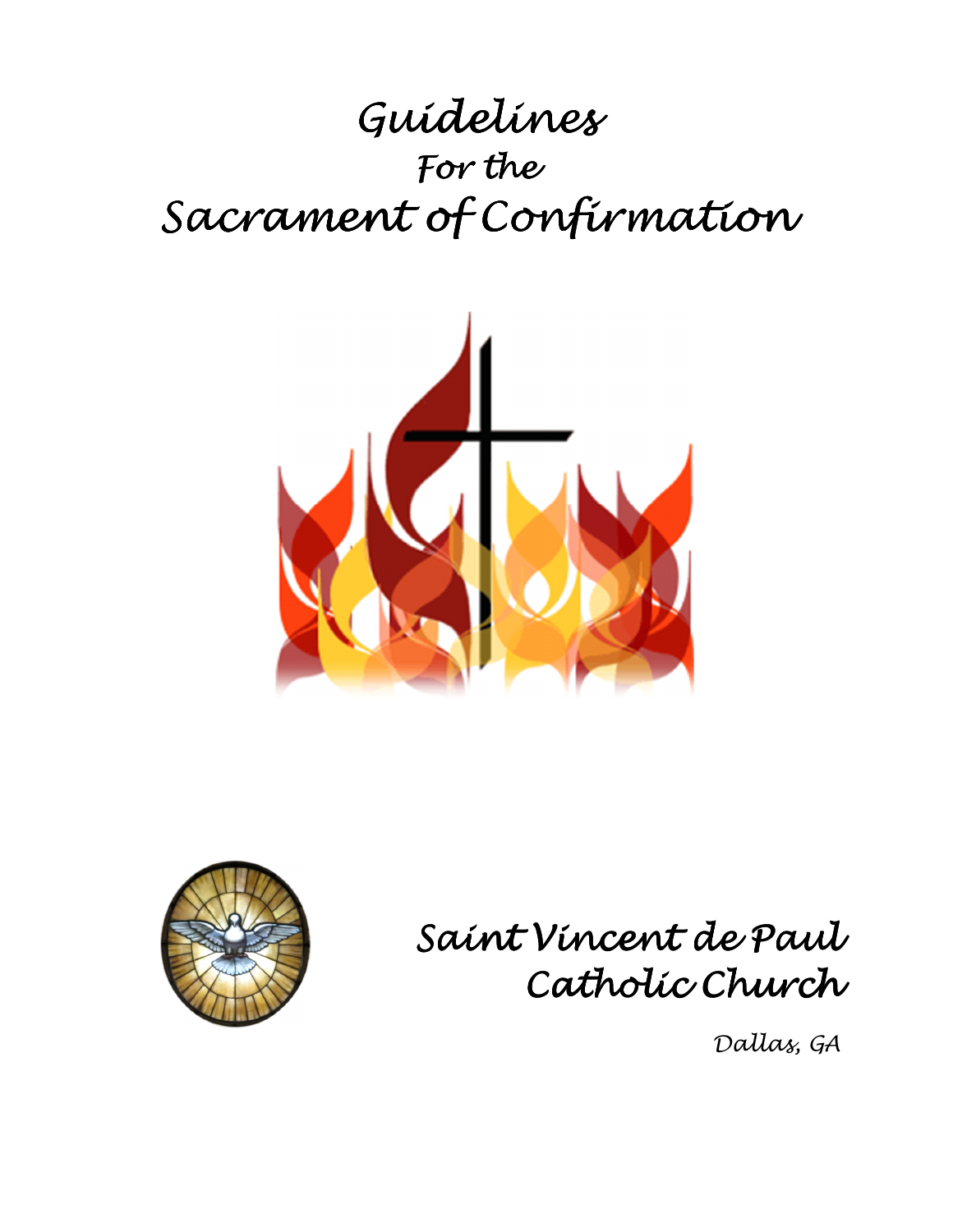## WHY BE CONFIRMED?

Confirmation is the last of the three Sacraments of Initiation in the Catholic Church. While Confirmation is a distinct and complete sacrament in its own right, its purpose is to perfect in us that which was begun in Baptism. In the Sacrament of Baptism we are born spiritually and become children of God. Through the celebration of the Eucharist, we participate in the sharing of Christ's Passion and become one Body with the Church. Confirmation gives us an *indelible spiritual mark* by which we are sealed by the Holy Spirit and become a witness for Christ.

 $\_$  , and the set of the set of the set of the set of the set of the set of the set of the set of the set of the set of the set of the set of the set of the set of the set of the set of the set of the set of the set of th

With the onset of adolescence a child begins to assume the responsibilities of adulthood and begins to see their place in the community at large. Similarly, the confirmed Christian becomes more concerned with his or her responsibility to Christ and neighbor. The confirmed become more equipped to participate in the evangelization and the sanctification of the entire world. Our catechism states that the outpouring of the Holy Spirit in the Sacrament of Confirmation will have the following effects:

- root us more deeply in divine filiation which makes us cry "Abba, Father!"
- unite us more firmly to Christ
- increase the Gifts of the Holy Spirit in us
- render our bond with the Church more perfect
- give us a special strength of the Holy Spirit to spread and defend the faith

 "*Reception of Confirmation is necessary for the completion of baptismal grace [and] recipients of the Sacrament 'are more perfectly bound to the Church and are enriched with a special strength of the Holy Spirit. Hence they are, as true witnesses of Christ, more strictly obliged to spread and defend the faith by word and deed.'" CCC 1285, 1303, 1830.* 

Let us become saints so that after having been together on earth, we may be together in Heaven.

 $\sim$  St. Pio of Pietrelcina (Padre Pio)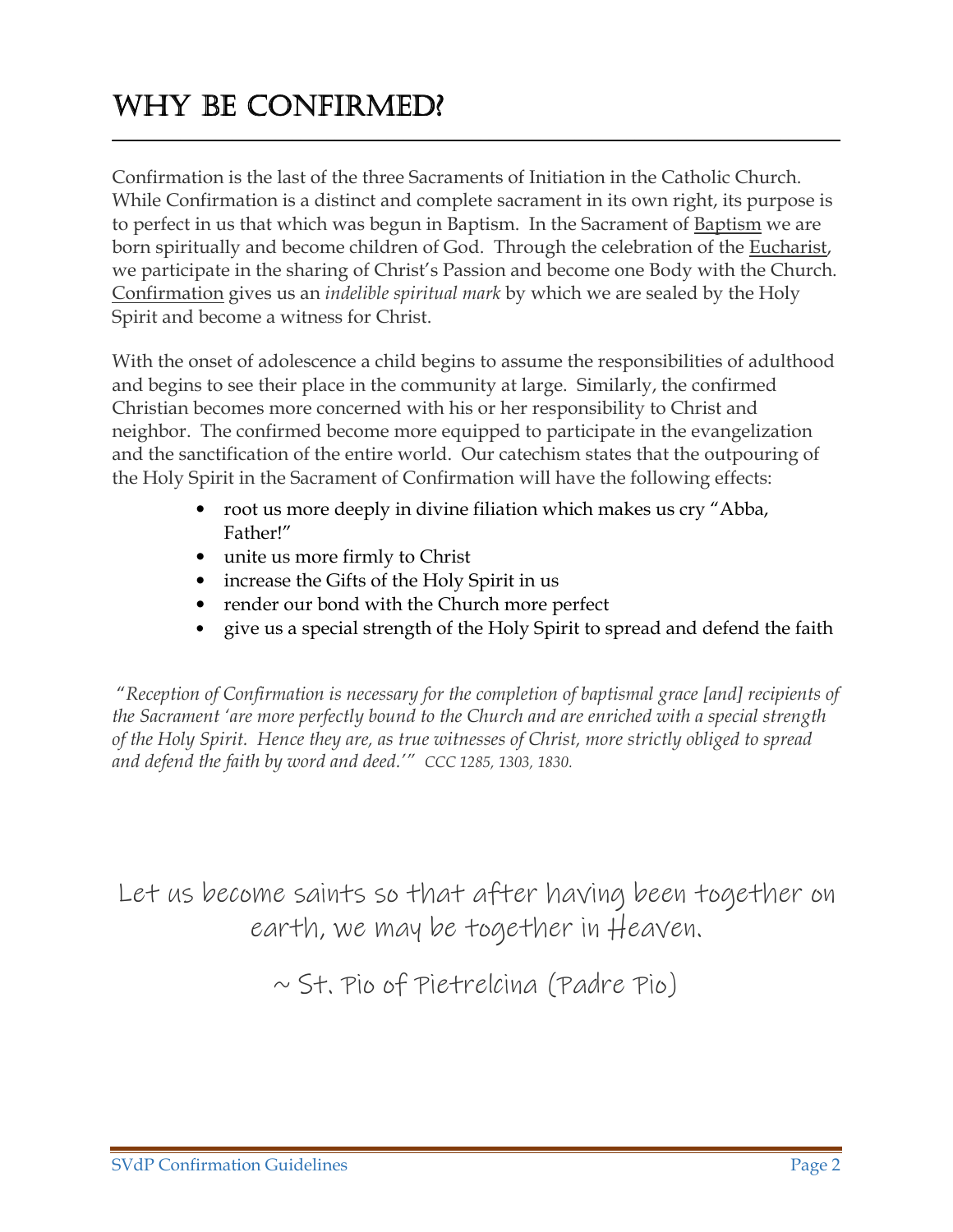## DESCRIPTION OF PROGRAM

Per the Archdioceses of Atlanta, the earliest a child may be confirmed is during his or her 10th grade year. Ordinarily, youth should have attended a Catholic school or a parish religious education program for at least two years before enrollment in the freestanding parish Confirmation formation program. Exceptions to this policy may be made as the Pastor deems appropriate. The Confirmation formation program must be distinguished from the required two year religious education foundational program. This can be accomplished through off-site retreats or on-site classroom models as determined by the Pastor. Confirmation candidates should be confirmed in the parish their family is registered.

\_\_\_\_\_\_\_\_\_\_\_\_\_\_\_\_\_\_\_\_\_\_\_\_\_\_\_\_\_\_\_\_\_\_\_\_\_\_\_\_\_\_\_\_\_\_\_\_\_\_\_\_\_\_\_\_\_\_\_\_\_\_\_\_\_\_\_\_\_\_\_\_\_\_\_\_\_\_\_\_\_\_\_\_\_

#### At St Vincent de Paul, Confirmation is a 2-year program: Year 1 (Preparatory Year), and Year 2 (Sacramental Year).

Each year of Confirmation has different requirements and requires separate registration. The following is a brief description of each year – see description of activities and yearly registration for more details.

#### YEAR 1 - PREPARATORY YEAR

- Attend Holy Mass every Sunday
- Register /Attend Parish Religious Education classes
- Complete a minimum of 15 service hours
- Have a growing knowledge of prayers and the Catholic faith

\_\_\_\_\_\_\_\_\_\_\_\_\_\_\_\_\_\_\_\_\_\_\_\_\_\_\_\_\_\_\_\_\_\_\_\_\_\_\_\_\_\_\_\_\_\_\_\_\_\_\_\_\_\_\_\_\_\_\_\_\_\_\_\_\_\_\_\_\_\_\_\_\_\_\_\_\_\_\_\_\_\_\_\_\_

\_\_\_\_\_\_\_\_\_\_\_\_\_\_\_\_\_\_\_\_\_\_\_\_\_\_\_\_\_\_\_\_\_\_\_\_\_\_\_\_\_\_\_\_\_\_\_\_\_\_\_\_\_\_\_\_\_\_\_\_\_\_\_\_\_\_\_\_\_\_\_\_\_\_\_\_\_\_\_\_\_\_\_\_\_

- Receive the Sacrament of Reconciliation
- Attend the required retreats

#### YEAR 2 - SACRAMENTAL YEAR

- Attend Holy Mass every Sunday
- Register / Attend Parish Religious Education classes
- Turn in Baptismal and First Communion Certificates with Registration
- Attend the Rite of Enrollment
- Complete a minimum of 25 service hours
- Improved knowledge of prayers and the Catholic faith
- Receive the Sacrament of Reconciliation
- Complete a Saint Report
- Choose a Sponsor / Turn in Sponsor Form
- Complete an interview with the Pastor
- Attend the required retreats
- Attend Confirmation Rehearsal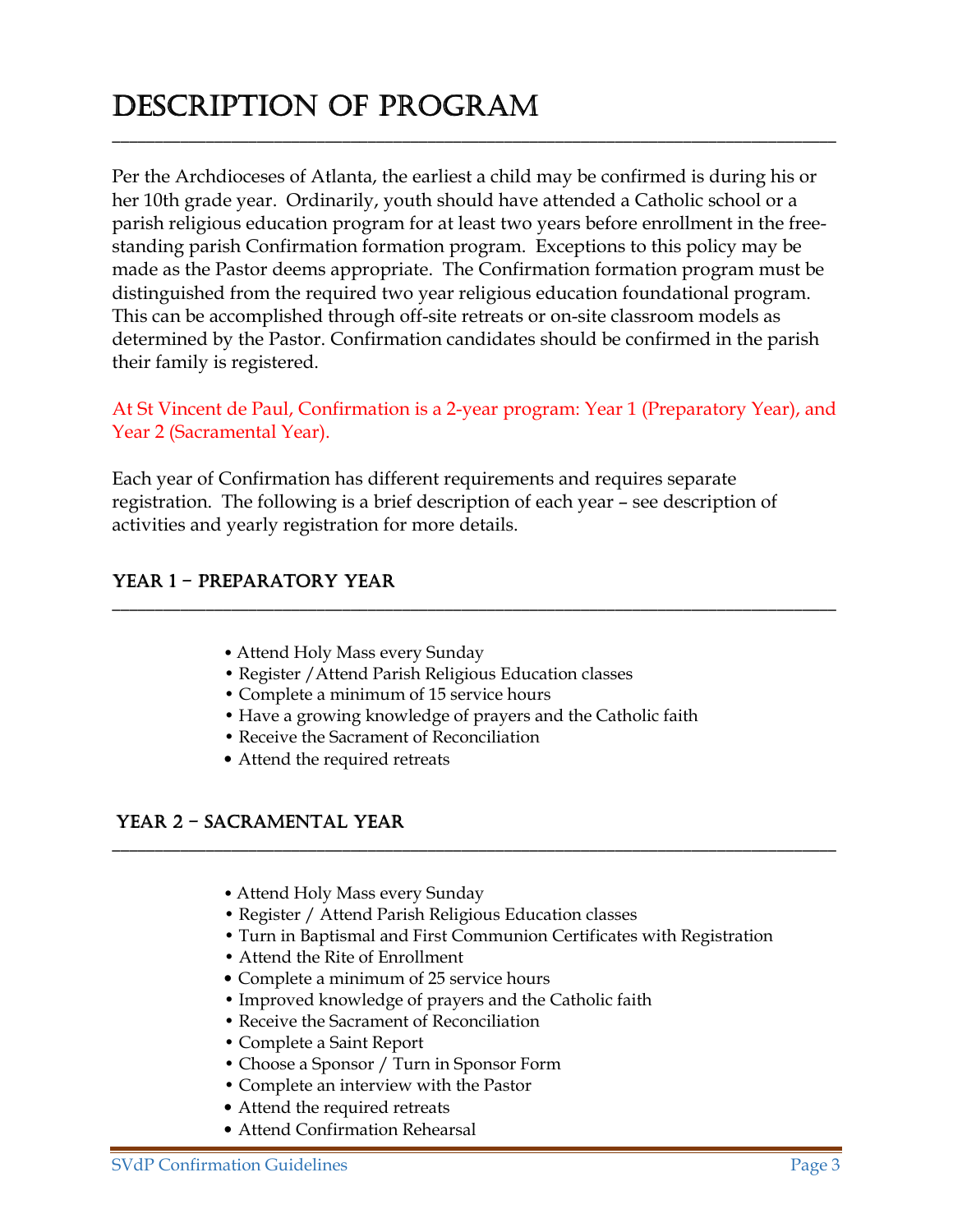### DESCRIPTION OF REQUIREMENTS

#### **ATTENDANCE**

All faithful Catholics are required to attend Holy Mass every Sunday and on Holy Days of Obligation. Each Sunday (except during times of dispensation), students preparing for Confirmation are asked to sign the Holy Mass Attendance log sheet that is located in the narthex of the church before all Holy Masses or located outside the RE workroom if after 9:00am Holy Mass. If you have attended Holy Mass at another parish, please sign your name on the bulletin of the parish attended and leave the bulletin with the logbook. The Holy Mass and Holy Eucharist is the center of our faith, without it, we are lost.

Confirmation candidates (like all elementary, middle, and high school students) should attend religious education classes. Instructional time can come from the local Catholic school, an approved homeschool curriculum, or from the parish religious education program. A ninetypercent attendance record is expected. **Please note: the parish will not automatically recommend a student for Confirmation without some form of proof that he or she is committed to their faith.** 

#### REGISTRATION

All students should register for Confirmation with the religious education department in the parish their family is registered as parishioners. This practice is meant to build a sense of community and a shared faith that helps all to grow spiritually. Please see the bulletin for announcements regarding the registration process. Baptismal and First Holy Eucharist Certificates should be turned in at the time of registration.

#### RITE OF ENROLLMENT

During the beginning of the sacramental year of Confirmation (Year 2), all candidates will participate in a Holy Mass in which they will be enrolled in the Rite of Confirmation. The purpose of this rite is to officially mark the beginning of your sacramental year. During the rite, the candidates declare that they are ready to make a mature commitment to grow spiritually and participate fully in the life of the Church. Everyone must dress appropriately for Holy Mass. Details of the rite will be explained nearer the date.

#### **SERVICE HOURS**

St. Vincent de Paul Catholic Church requires each Confirmation candidate to complete service hours. First year candidates are required to complete 15 hours of service and second year candidates are required to complete 25 hours of community service. Half of the required service hours should be in service to our church. This may include singing in the choir, ushering at Holy Mass, help with VBS, the Paulding Meadows Art Festival Food Booth, Mardi Gras Appreciation Dinner, Fall Festival, *Journey to Bethlehem*, or various other options. The remaining half of the service hours should be dedicated to the community in the form of a Corporal or Spiritual Work of Mercy. Ideas may include work at St. Vincent de Paul Thrift Store, volunteering at a nursing home or hospital, helping a neighbor in need, or preparing meals for the homeless. *"Each of you should use whatever gift you have received to serve others, as faithful stewards of God's grace in its various forms." 1Peter 4:10*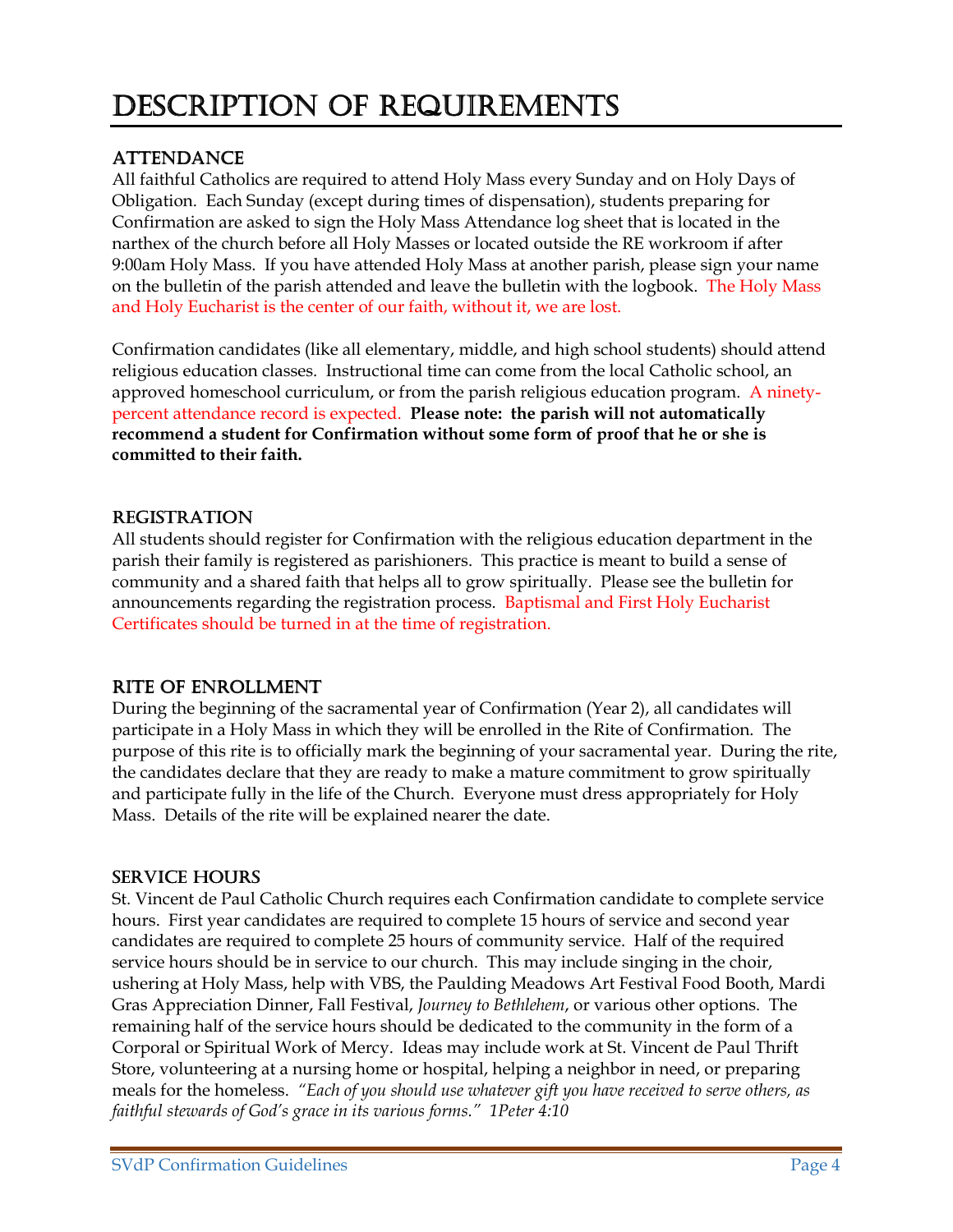#### KNOWLEDGE

Confirmation candidates should be able to demonstrate sufficient knowledge of their Catholic faith. All Confirmandi should be familiar with the Holy Mass, the Bible, the Gospels, the seven Sacraments, the Ten Commandments, the Gifts of the Holy Spirit, the Blessed Virgin Mary, the Rosary, common prayers, and more. It is only through our knowledge of God that we come to love Him more deeply and can better live our call to evangelize. *"It is my prayer that your love may abound more and more, with knowledge and all discernment." Phil.1:9*

#### SACRAMENT OF RECONCILIATION

Confirmation Candidates must be in good standing with the Catholic Church to receive Confirmation. This means that, among other things, the candidate receives the Sacrament of Reconciliation at least once a year. We encourage all faithful to frequent this sacrament even monthly. At St. Vincent de Paul, the Sacrament of Reconciliation is offered every Wednesday from 5:00-6:00pm and on Saturdays from 2:00-3:00pm, or by appointment.

#### SAINT REPORT

Confirmation candidates will choose a new name as part of this sacrament. Names are important! God says, *"Do not fear, for I have redeemed you; I have called you by name: you are mine." Isaiah 43:1.* Examples of this are given in the Bible: Abram became Abraham, Jacob became Israel, and Simon became Peter. New names often signify a drawing closer to God. Candidates should choose a saint name that has special meaning to them. This saint will forever intercede for them in their faith journey. It is not just about a name you like, rather a saint of whom you aspire to be like in virtue and in holiness. See below for more specific guidelines for the saint report. Also, please provide the DRE a portrait style picture of the candidate  $(2'' \times 3'')$ 

#### SPONSOR / SPONSOR FORM

Each candidate will choose a Confirmation Sponsor that is to help and encourage the candidate to live their faith. The sponsor MUST be at least 16 years of age, MUST have received the Sacraments of Confirmation and Eucharist, MUST be a practicing Catholic and in good standings with the Church. The sponsor must NOT be the mother or father of the candidate. The sponsor is expected to provide a Sponsor Form that has been signed by the pastor of the church in which they are registered. The sponsor is asked to attend the rehearsal and the Confirmation Holy Mass. During the liturgy, the sponsor presents the candidate to the bishop immediately before he/she receives the Sacrament of Confirmation. A baptized non-Catholic may only act as a witness where a Catholic sponsor has been designated.

#### INTERVIEW WITH THE PASTOR

In the months preceding Confirmation, candidates are expected to meet with the Pastor to discuss their openness to receiving this sacrament. No one should ever feel or be forced to receive a sacrament. Topics discussed during this meeting may include the sacraments, the Gifts of the Holy Spirit, their chosen saint, prayer, their expectations, or what they have learned in preparation for Confirmation.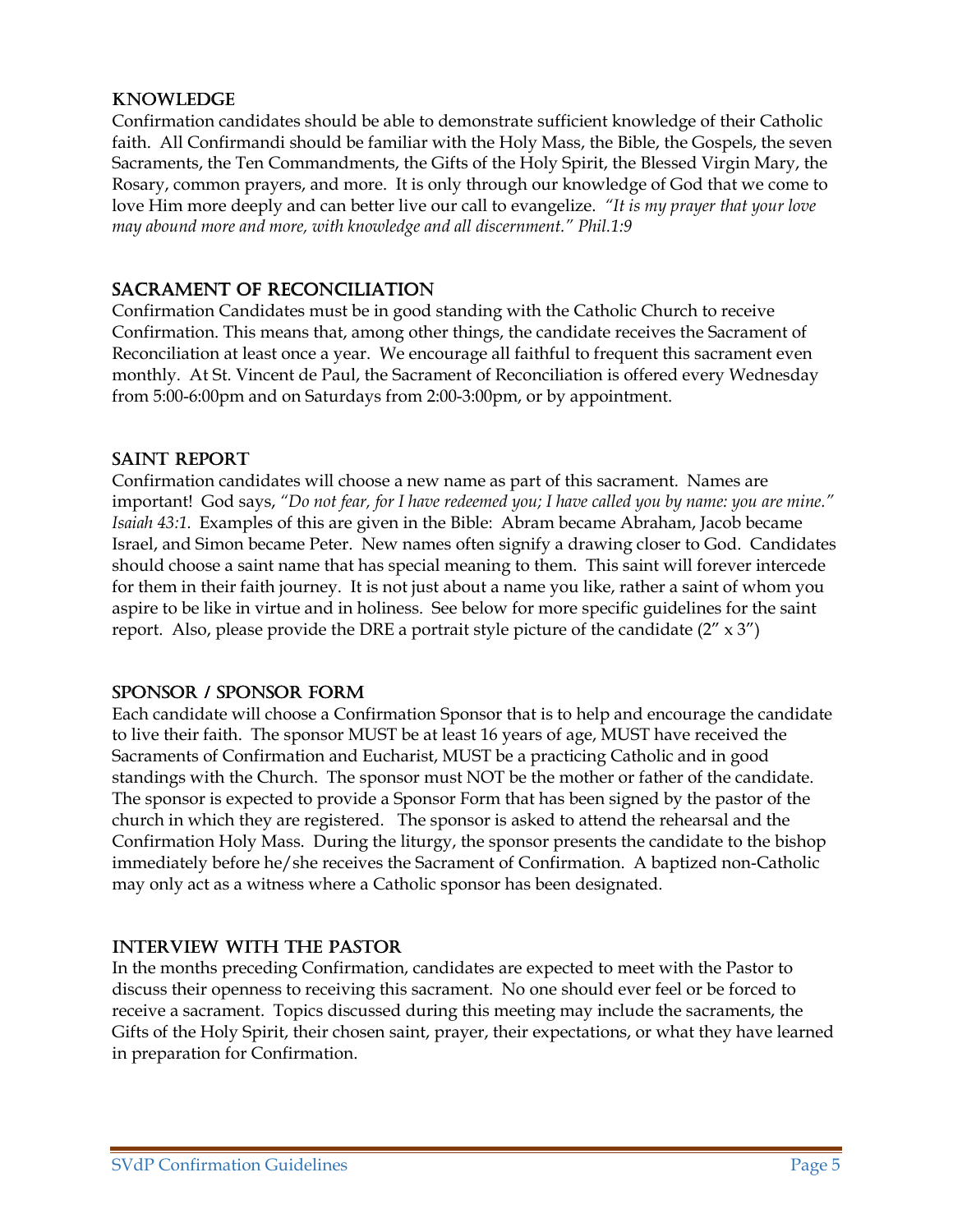#### **RETREATS**

The archdiocese requires a free standing Confirmation formation program that is separate from the two year foundational religious education classes (PSR). This can be accomplished through off-site retreats, additional on-site classroom instruction, or various other models deemed appropriate by the Pastor. Confirmation candidates MUST participate in these as they become available. Dates and times for these will be announced.

#### REHEARSAL

Immediately prior to reception of the Sacrament of Confirmation, the parish will hold a rehearsal. The confirmation candidate and their sponsor should plan to attend this practice.

### TOPICS TO BE COVERED FOR CONFIRMATION

- God's Call and our Response
- Scripture, Tradition, and Magisterium
	- o 12 Articles of the Creed
	- o Christ's Incarnation and Paschal Mystery
	- o Pentecost and the Church
- Overview of the History of the Catholic Church since Pentecost
- Holy Mass and the Sacraments
- Catholic Morality
- Prayer and Spirituality
- Gifts and Fruits of the Holy Spirit
- Obligations to defend the faith and to evangelize

#### *Students will receive a study guide to help them along the way!!*

My son, if you receive my words and treasure up my commandments with you, making your ear attentive to wisdom and inclining your heart to understanding…you will walk in the way of good men and keep to the paths of the righteous. Prov. 2: 1-2, 20.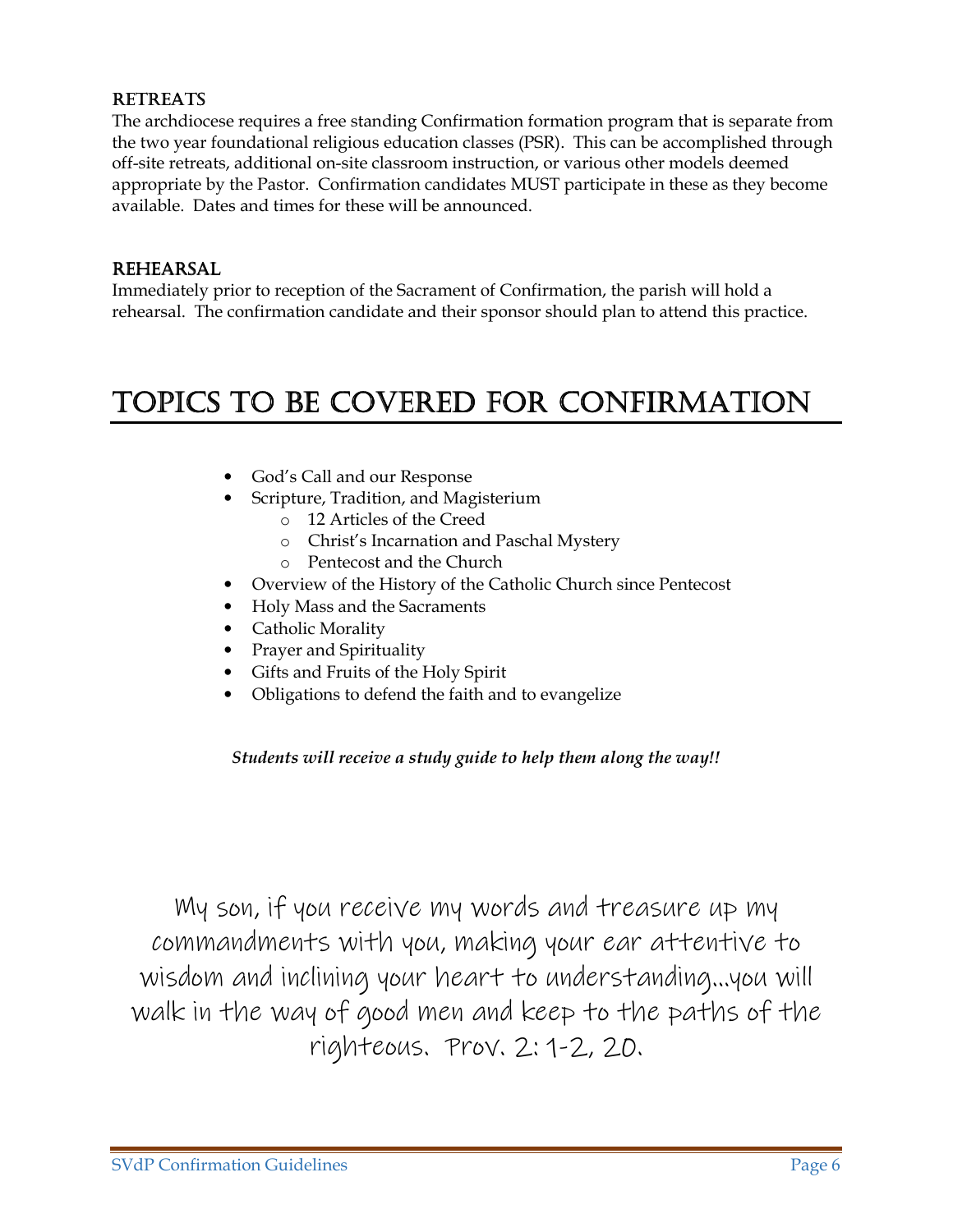## SAINT REPORT GUIDELINES

- Cover sheet is attached to the front of the report
- Cover sheet shall include: student name, saint name, and picture of saint

\_\_\_\_\_\_\_\_\_\_\_\_\_\_\_\_\_\_\_\_\_\_\_\_\_\_\_\_\_\_\_\_\_\_\_\_\_\_\_\_\_\_\_\_\_\_\_\_\_\_\_ \_\_\_\_\_\_\_\_\_\_\_\_\_\_\_\_\_\_\_\_\_\_\_\_\_\_\_\_\_\_\_\_\_\_\_\_\_\_\_\_\_\_\_\_\_\_\_\_\_\_\_\_\_\_\_\_\_\_\_\_\_\_\_\_\_\_\_\_\_ \_\_\_\_\_\_\_\_\_\_\_\_\_\_\_\_\_\_\_\_\_\_\_\_\_\_\_\_\_\_\_\_\_\_ \_\_\_\_\_\_\_\_\_\_\_\_\_\_\_\_ \_\_\_\_\_\_\_\_\_\_\_\_\_\_\_\_

- Report shall be 1-2 pages not including the cover sheet
- Report shall be 12 pt. font and double spaced; approximately 500 words

#### Suggestions:

*1st Paragraph* – Introduce your saint and give a brief overview of your report *2nd Paragraph* - Outline the life of your saint: date of birth, parents' names, where he/she was born, important life events, accomplishments, date of death *3rd Paragraph* - What virtues were prominent in the life of this saint? Why did you choose this saint? *4th Paragraph* – Conclusion: How I hope to imitate this saint?

#### **Normal Rules for Plagiarism apply!**

### QUESTIONS ??

**Contact: Mary Ware** *Co-Director of Religious Education*   **Church: (770) 443-0566 (ext. 7) Email: mware@svdpatl.com**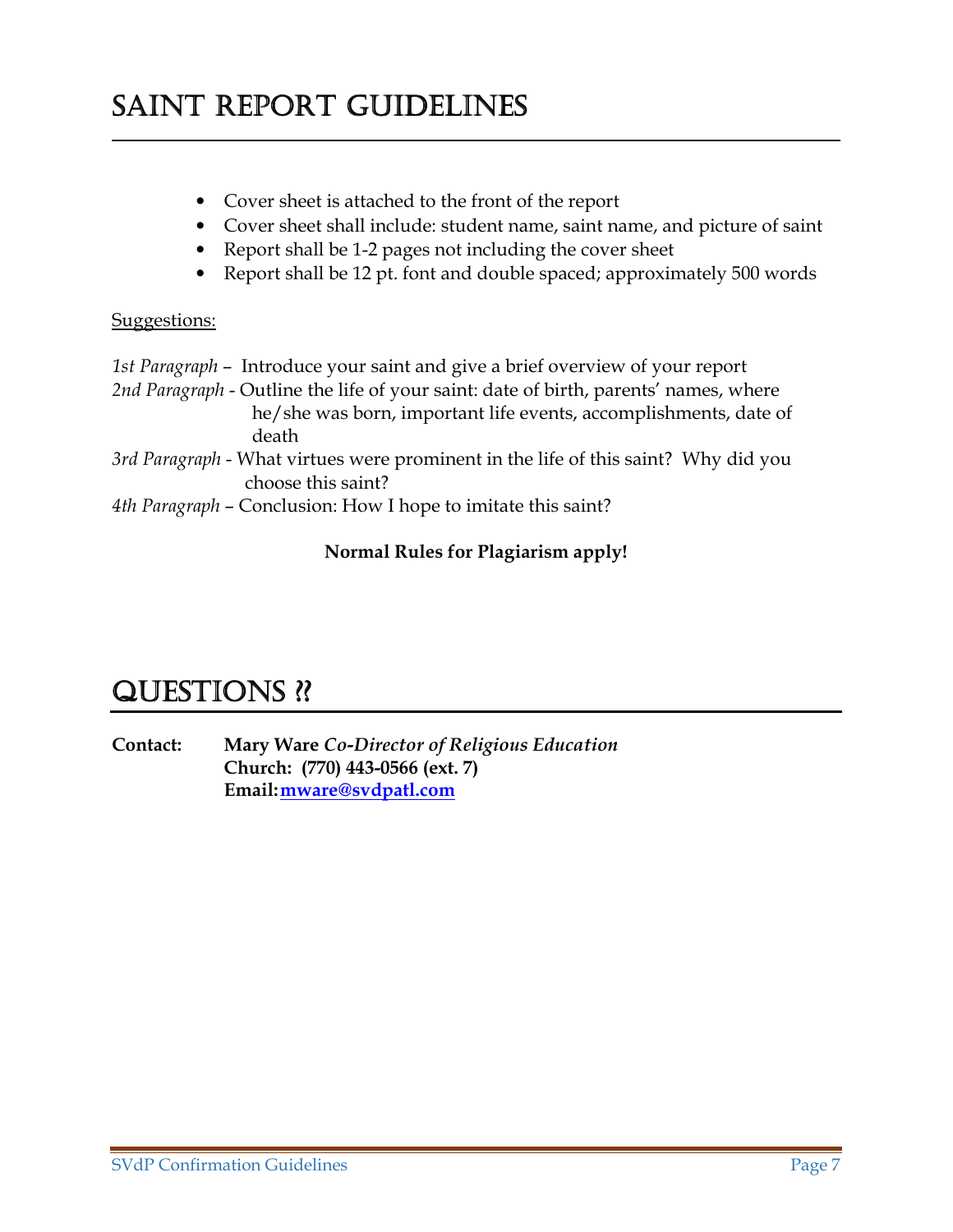# CONFIRMATION SERVICE HOURS REPORT

л

| STUDENT NAME:                      | Confirmation I students must complete a total of<br>15 service hours.  |
|------------------------------------|------------------------------------------------------------------------|
| <b>CONFIRMATION YEAR (I OR II:</b> | Confirmation II students must complete a total of<br>25 service hours. |
| DATE SUBMITTED:                    |                                                                        |

| Name of Organization | <b>Service Description</b> | Authorizing Signature | Date of | $#$ of |
|----------------------|----------------------------|-----------------------|---------|--------|
| Helped               |                            |                       | Service | Hours  |
|                      |                            |                       |         |        |
|                      |                            |                       |         |        |
|                      |                            |                       |         |        |
|                      |                            |                       |         |        |
|                      |                            |                       |         |        |
|                      |                            |                       |         |        |
|                      |                            |                       |         |        |
|                      |                            |                       |         |        |
|                      |                            |                       |         |        |
|                      |                            |                       |         |        |
|                      |                            |                       |         |        |
|                      |                            |                       |         |        |
|                      |                            |                       |         |        |
|                      |                            |                       |         |        |
|                      |                            |                       |         |        |
|                      |                            |                       |         |        |
|                      |                            |                       |         |        |
|                      |                            |                       |         |        |
|                      |                            |                       |         |        |
|                      |                            |                       |         |        |
|                      |                            |                       |         |        |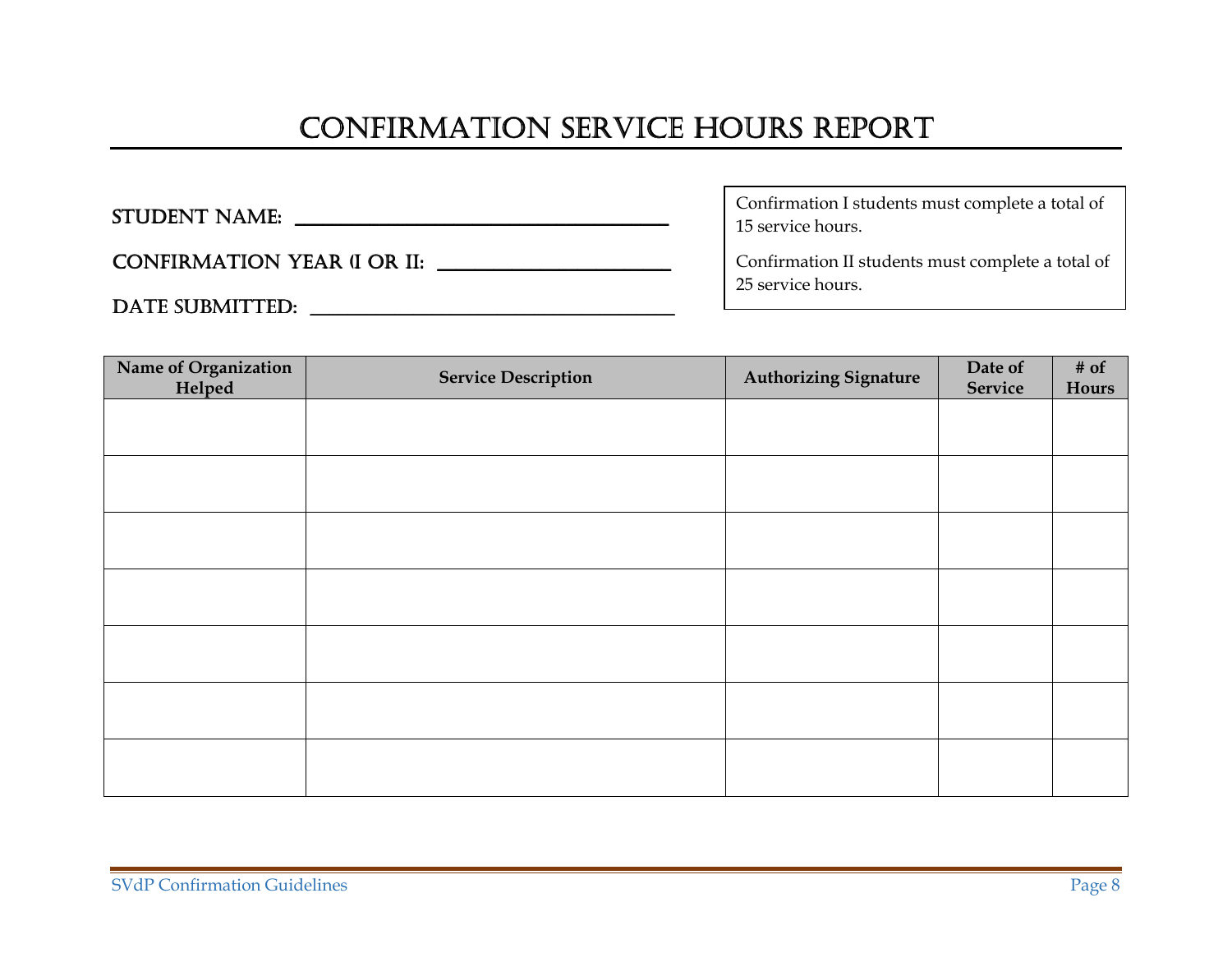## CONFIRMATION CHECKLIST

### **CONFIRMATION YEAR I**

STUDENT NAME:

Registration

- o Baptismal Certificate
- o First Eucharist Certificate

Holy Mass Attendance: \_\_\_\_\_\_\_%

Class Attendance: \_\_\_\_\_\_\_%

Retreat Attendance

15 Hours of Community Service

Knowledge of the Faith

Reconciliation